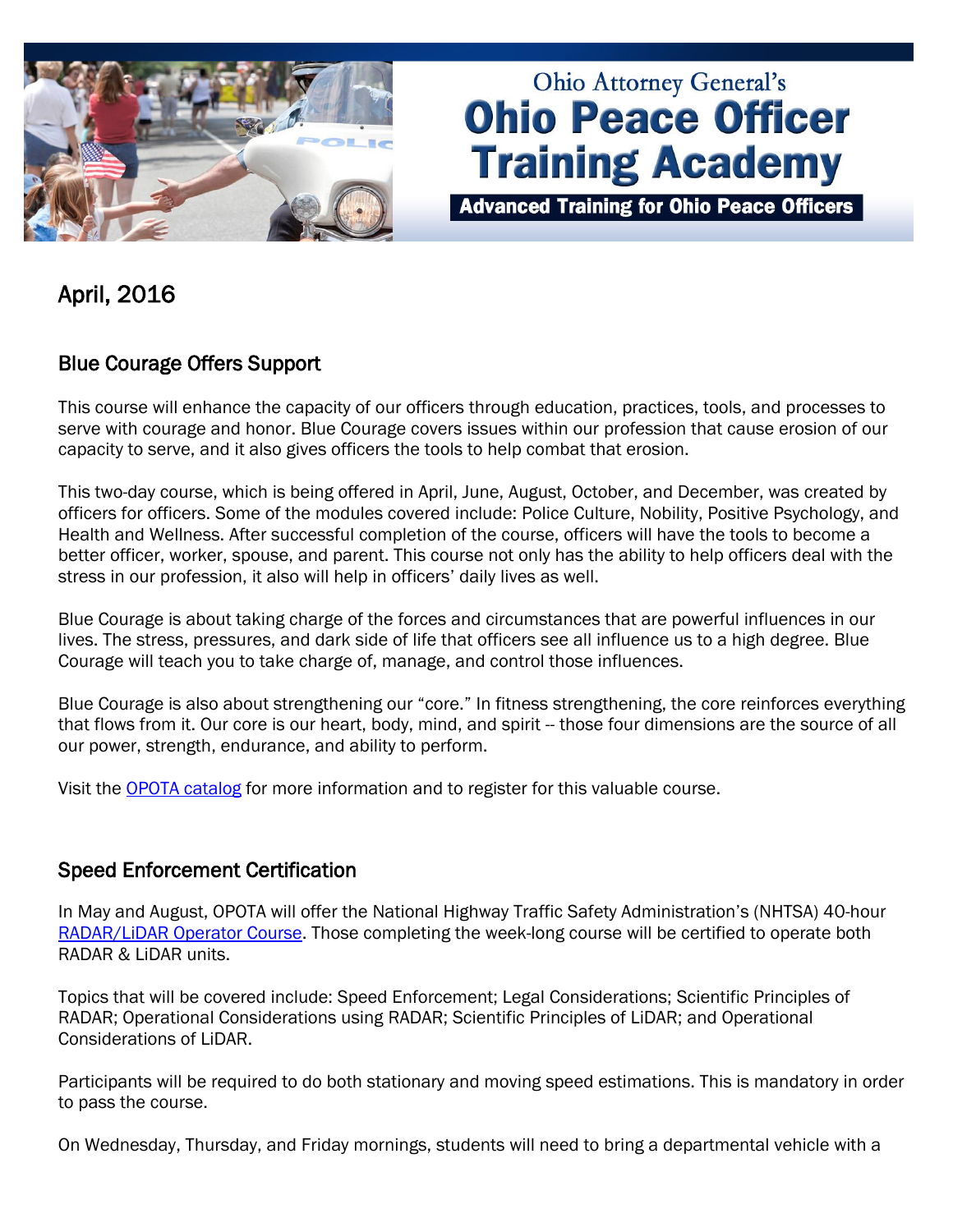dash-mounted moving RADAR Unit. (One departmental vehicle for up to three persons.)

This course is funded through an OTSO/NHTSA grant and is free for Ohio Law Enforcement Officers only. Out-of-state officers should contact OPOTA at 740-845-2700 for more information.

## The Characteristics of an Armed Gunman

Is there something about the way the person is walking? Does one side of a jacket look heavier? Why is it that the person keeps checking a pants or coat pocket? These are just a few of the possible characteristics that may indicate an armed gunman.

Using interactive training methods, [this course](http://www.ohioattorneygeneral.gov/Law-Enforcement/Ohio-Peace-Officer-Training-Academy/Course-Catalog/Course-Categories/Investigations-Courses/The-Characteristics-of-an-Armed-Gunman) seeks to heighten a law enforcement officer's awareness of the subtle characteristics common to street-level criminal gunmen.

The course, which is being hosted by OPOTA in partnership with the U.S. Attorney's Office and the Bureau of Alcohol, Tobacco, and Firearms, and Explosives, places emphasis on identifying these characteristics and taking the appropriate enforcement actions leading to safe and successful crime gun recoveries. The course also highlights the special significance of effectively articulating, both in paperwork and testimony, the specific factors relied upon to support a successful prosecution.

The free course will be held at OPOTA Richfield on both May 3<sup>rd</sup> and May 4<sup>th</sup> by featured instructor Lt. Richard A. Hobson, Washington D.C., Metropolitan Police Department (Retired).

Because this is not an OPOTA course, prospective students must contact Ms. Debbie Little at (216) 573- 8120 [Deborah.Little@atf.gov](mailto:Deborah.Little@atf.gov) to register.

# More from the OPOTA Course Catalog

### **Dynamic Vehicle Operations**

This one-day, driving intensive course will focus on advanced vehicle operations, skid avoidance and recovery, emergency response, vehicle dynamics, and decision making. Students will use OPOTA vehicles that are equipped with added safety features to perform dynamic and advanced practical exercises. Students should bring appropriate clothing in the event of poor weather as most of the training will be outside of the classroom.

May 2, 2016 | 8 a.m. - 5 p.m. OPOTA Main Campus 1650 St. Rt. 56 SW London, OH Cost: \$75

June 8, 2016 | 8 a.m. - 5 p.m. OPOTA Main Campus 1650 St. Rt. 56 SW London, OH Cost: \$75